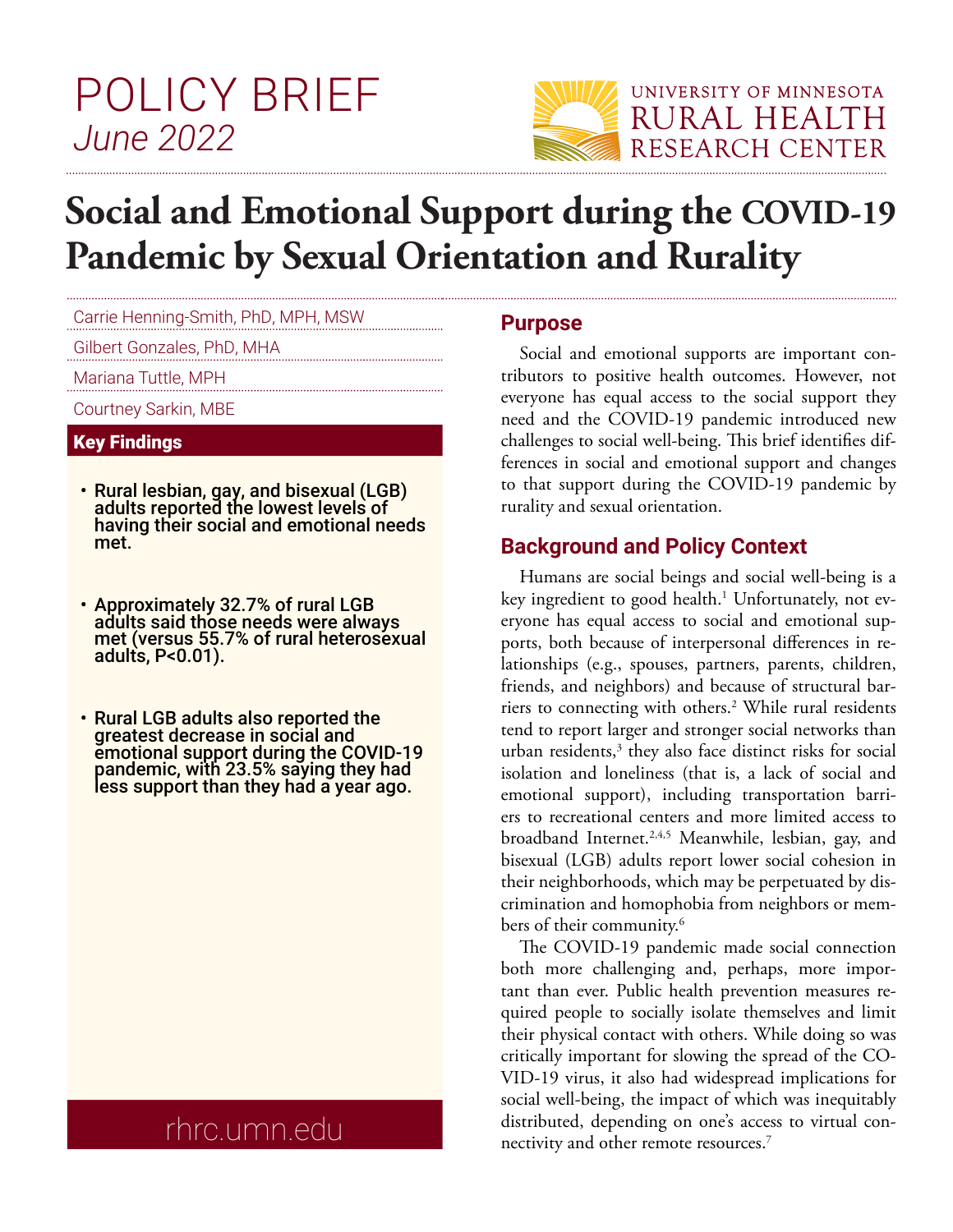

Both rural residents and LGB adults also experience poorer health outcomes,<sup>8-10</sup> and addressing social wellbeing is one important step toward remediating those disparities. After all, social connection (e.g., social support, social isolation, and social capital) is recognized as an important causal and social determinant of health.<sup>11</sup> However, there is limited research available examining differences in social well-being at the intersection of rurality and sexual orientation. This study seeks to address that gap using nationally representative data on social and emotional supports during the COVID-19 pandemic by rurality and sexual orientation.

# **Approach**

For this study, we used data from the 2020 National Health Interview Survey (NHIS), accessed through the IPUMS Health Surveys.12 The NHIS is a nationallyrepresentative survey of the civilian, noninstitutionalized population in the U.S., which has been fielded by the Centers for Disease Control and Prevention (CDC) annually since 1957.

Our outcome measures of social well-being were based on the degree to which people felt supported, socially and emotionally, by the people in their lives, and whether respondents perceived a change in their social support compared with a year earlier. The former was assessed by asking respondents, "How often do you get the social and emotional support you need? Would you say always, usually, sometimes, rarely, or never?" The latter was assessed by asking respondents, "Compared with 12 months ago, would you say that you now receive more social and emotional support, less social and emotional support, or about the same?" Both questions were only asked in Quarters 3 and 4 (July – December) of 2020, which limited our final sample size to 16,812 adult respondents. While these questions do not specifically ask about changes in social and emotional support due to COVID-19, they were asked during the pandemic and were included as part of a larger module in the survey related to COVID-19.13

The NHIS uses the 2013 NCHS Urban-Rural Classification Scheme to classify rurality, with all non-metropolitan counties defined as "rural" and all metropolitan counties as "urban." We classified sexual orientation using the following question: "Do you think of yourself as gay/lesbian; straight, that is, not gay/lesbian; bisexual; something else; or you do not know the answer?" For this brief, we defined lesbian, gay, bisexual (LGB) as including all respondents who responded gay/lesbian, bisexual, or something else and heterosexual as all respondents who answered "straight."

We used chi-squared tests to determine statistically significant differences within rural (LGB vs. heterosexual) and within urban (LGB vs. heterosexual) respondents in both measures of social and emotional support. We conducted all analyses in Stata v. 16, using survey weights to approximate nationally representative estimates.

### **Results**

Figure 1 presents the prevalence with which U.S. adults receive the social and emotional support they need by sexual orientation and rural/urban location. Rural LGB adults were the least likely to say that they always receive the support they need, while rural heterosexual adults were the most likely to say they always receive that support (32.7% versus 55.7%; P<0.01). Combining categories of rarely and never receiving adequate social support, rural LGB adults were the most likely to say that they rarely or never receive the support they need (12.5%) compared to other adults.

Figure 2 presents the change in the prevalence of social support twelve months into the COVID-19 pandemic. Rural LGB adults were the most likely of any group to say that they received less social and emotional support compared to the year before the COVID-19 pandemic. Nearly one-quarter of all rural LGB adults reported that they had less support than they had a year ago, compared with just over ten percent of rural heterosexual adults (23.5% versus 11.0%; P<0.05). Urban LGB adults were the most likely of any group to say that they received more support than they had a year ago (22.9%).

# **Discussion and Implications**

Social support, social networks, and social connections are not only important for community health, but they are important drivers of individual-level health.<sup>11</sup> People with stronger social supports are more likely to access health services and report better mental, physical, and overall health.<sup>11</sup> Unfortunately, social supports are not uniformly available, and some rural residents and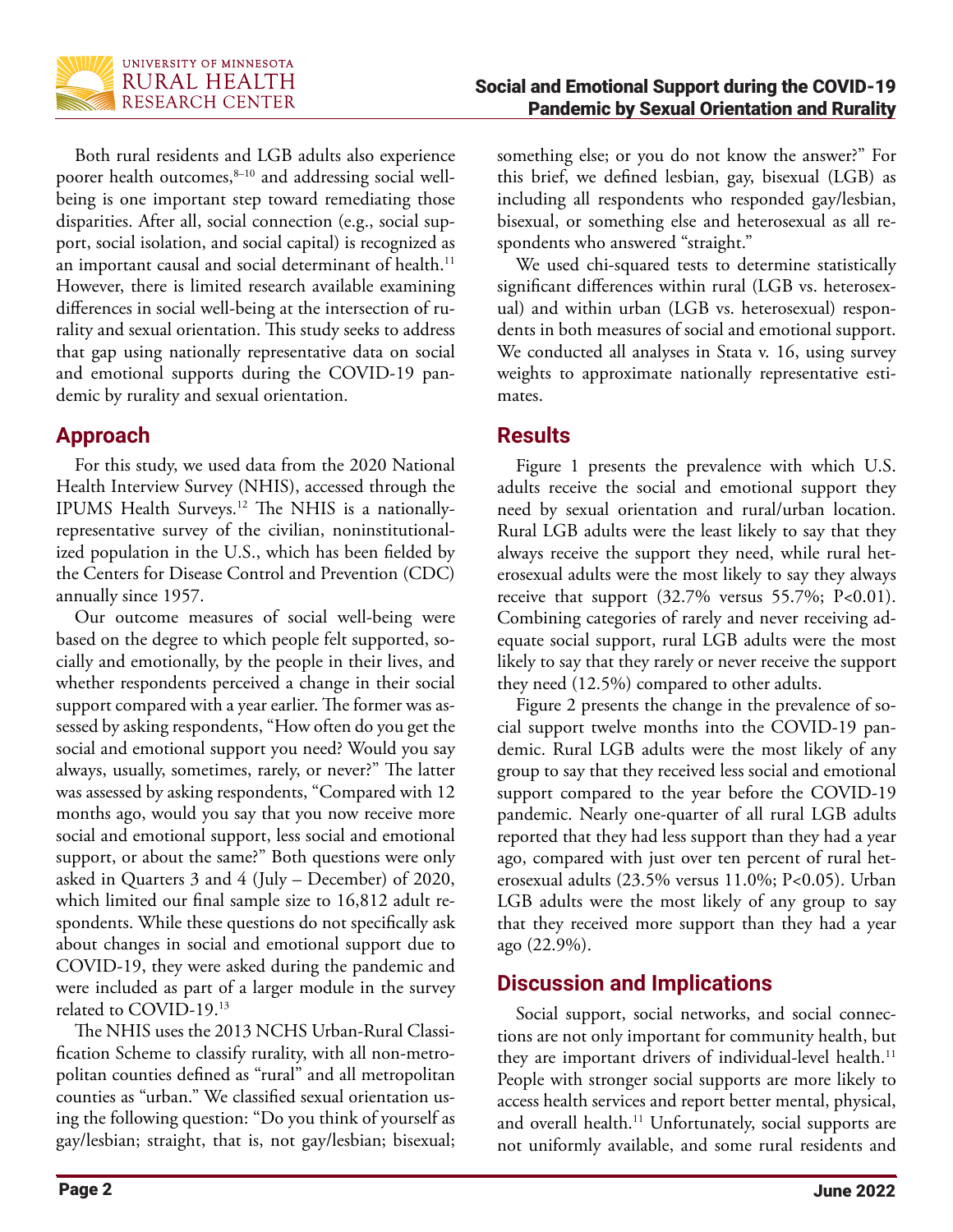



**Figure 1. Prevalence of Social and Emotional Support by Rurality and Sexual Orientation**

*Note: Data are from the 2020 National Health Interview Survey (n=16,812). Differences by sexual orientation among rural adults were statistically significant at P<0.01; differences by sexual orientation among urban adults were statistically significant at P<0.001.* 

#### **Figure 2. Change in the Prevalence of Social Support 12 Months into the COVID-19 Pandemic**



*Note: Data are from the 2020 National Health Interview Survey (n=16,812). Differences by sexual orientation among rural adults significant at P<0.01; differences by sexual orientation among urban adults significant at P<0.001.*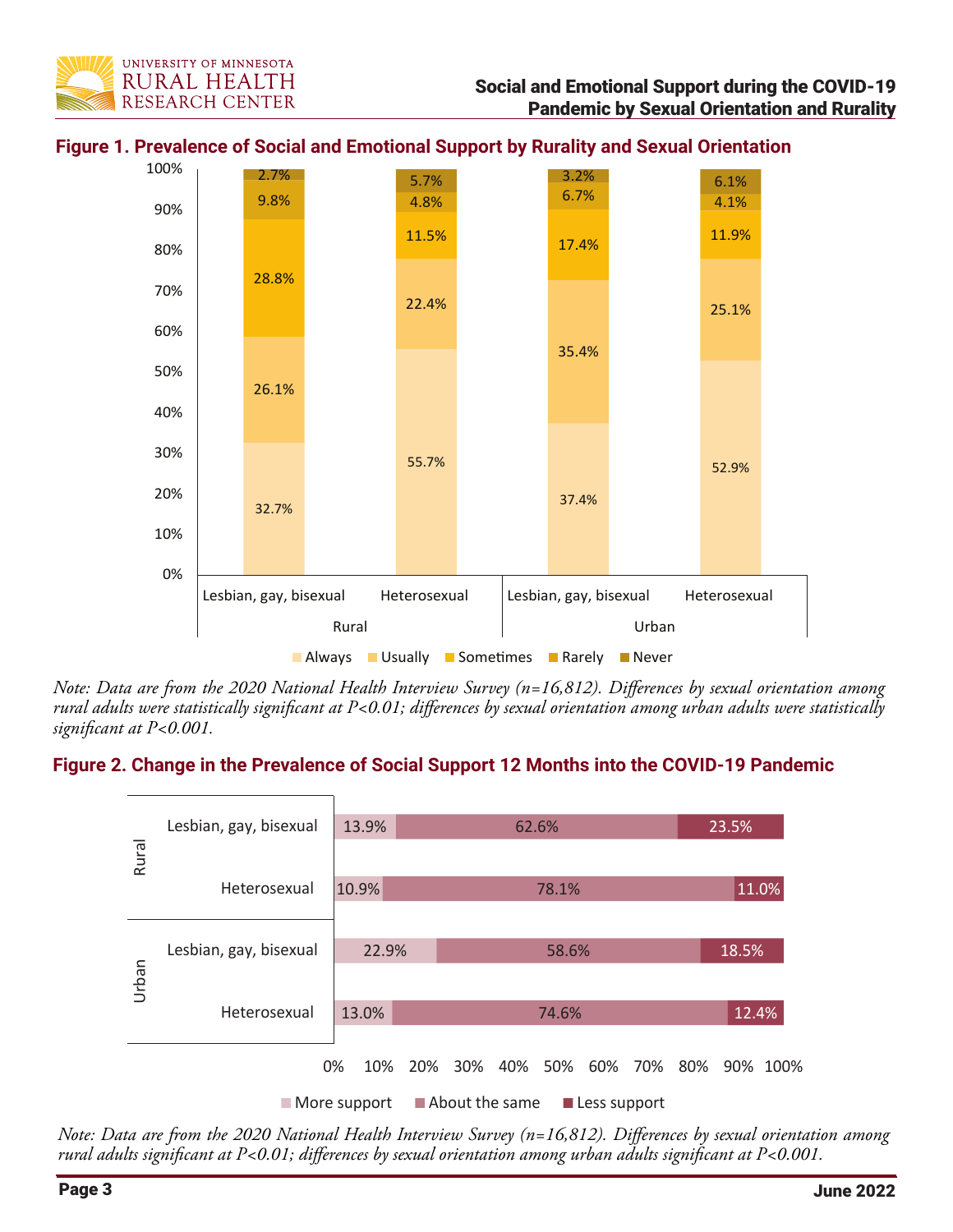

LGB adults may be at greater risk of social isolation and loneliness.3,5,6 We found that rural LGB adults reported the lowest levels of social and emotional support and the biggest decreases in social support during the CO-VID-19 pandemic. This may be reflective of structural barriers to social connection for both rural residents and LGB adults, including infrastructure challenges, discrimination, and homophobia.

These findings represent an important area for intervention to improve social well-being at the intersection of rurality and sexual orientation. Doing so is necessary to improve health outcomes and reduce health inequities. Rural LGB-serving organizations should be better funded and supported to bolster opportunities for social engagement. Other rural organizations that provide social opportunities (e.g., senior centers, clubs, faith-based organizations, libraries, community centers) should ensure that their programming is welcoming and inclusive of rural residents who identify as LGB. Toward that effort, more social and health services providers in rural areas should be trained on the unique health and social needs of sexual minorities. Even small steps—like earnestly wearing rainbow flags on name badges—will signal affirmation to LGB clients and patients in rural settings.

Further, urban LGB-serving organizations should create inclusive environments for rural LGB peers, including support groups for rural LGB populations (held in-person and virtually) and social events in urban centers while advertising through anonymized social media outlets,<sup>14</sup> including dating apps where profiles may be anonymized. Some older LGB adults living in rural areas have even expressed interest in online get-togethers and virtual support groups during the COVID-19 pandemic.15

#### *Limitations*

There were several limitations to using the NHIS for this study. First, we do not have a large enough sample to examine differences by race and ethnicity, another layer of intersecting identity impacting health equity because of structural and interpersonal racism, nor do we have a large enough sample to look at differences by other intersectional identities, such as religiosity, age, or immigration status. We need more data collection that combines both sexual orientation and rurality in order to increase sample sizes to better examine intersecting

risk factors. Also, we do not have data in the NHIS to look at differences by gender identity. Mental health needs at the intersection of gender and race are likely more pronounced.<sup>16</sup>

#### *Conclusion*

This study examined disparities in social supports at the intersection of sexual orientation and rurality. We found rural LGB adults were the most likely to report unmet social and emotional support needs — especially one year into the COVID-19 pandemic. These findings point to an urgent need to address the social and emotional well-being of rural LGB adults. Social connection is an essential component of good health, and tailored policy and programmatic interventions to improve it are necessary to addressing the intersecting health disparities faced by rural residents and LGB adults.

#### **References**

1. Holt-Lunstad J, Smith TB, Layton JB, et al. Social Relation- ships and Mortality Risk: A Meta-analytic Review. Brayne C, ed. *PLoS Med*. 2010;7(7):e1000316. doi:10.1371/journal. pmed.1000316

2. Henning-Smith C. Addressing Social Isolation and Loneliness Among Older Adults: From Screening to Structural Change. Milbank Memorial Fund Blog[. https://www.milbank.]( https://www.milbank.org/2020/11/addressing-social-isolation-and-loneliness-among-older-adults-from-screening-to-structural-change/) [org/2020/11/addressing-social-isolation-and-loneliness]( https://www.milbank.org/2020/11/addressing-social-isolation-and-loneliness-among-older-adults-from-screening-to-structural-change/)[among-older-adults-from-screening-to-structural-change/]( https://www.milbank.org/2020/11/addressing-social-isolation-and-loneliness-among-older-adults-from-screening-to-structural-change/). [Published November 16, 2020. Accessed May 7, 2021.]( https://www.milbank.org/2020/11/addressing-social-isolation-and-loneliness-among-older-adults-from-screening-to-structural-change/)

3. Henning-Smith C, Moscovice I, Kozhimannil K. Differences in Social Isolation and Its Relationship to Health by Rurality. *J Rural Heal*. January 2019. doi:10.1111/jrh.12344

4. Henning-Smith C. Meeting the Social Needs of Older Adults in Rural Areas. *JAMA Heal Forum*. 2020;1(11):e201411. doi:10.1001/jamahealthforum.2020.1411

5. Henning-Smith C, Ecklund A, Lahr M, Evenson A, Moscovice I, Kozhimannil KB. *Key Informant Perspectives on Rural Social Isolation.* Minneapolis, MN; 2019. https://rhrc.umn. edu/publication/key-informant-perspectives-on-rural-socialisolation-and-loneliness/.

6. Henning-Smith C, Gonzales G. Differences by Sexual Orientation in Perceptions of Neighborhood Cohesion: Implications for Health. *J Community Health*. 2018;43(3):578-585. doi:10.1007/s10900-017-0455-z

7. Henning-Smith C. The Unique Impact of COVID-19 on Older Adults in Rural Areas. *J Aging Soc Policy.* June 2020:1-7. doi: 10.1080/08959420.2020.1770036

8. Gonzales G, Henning-Smith C. Health Disparities by Sexual Orientation: Results and Implications from the Behavioral Risk Factor Surveillance System. *J Community Health*. May 2017. doi:10.1007/s10900-017-0366-z